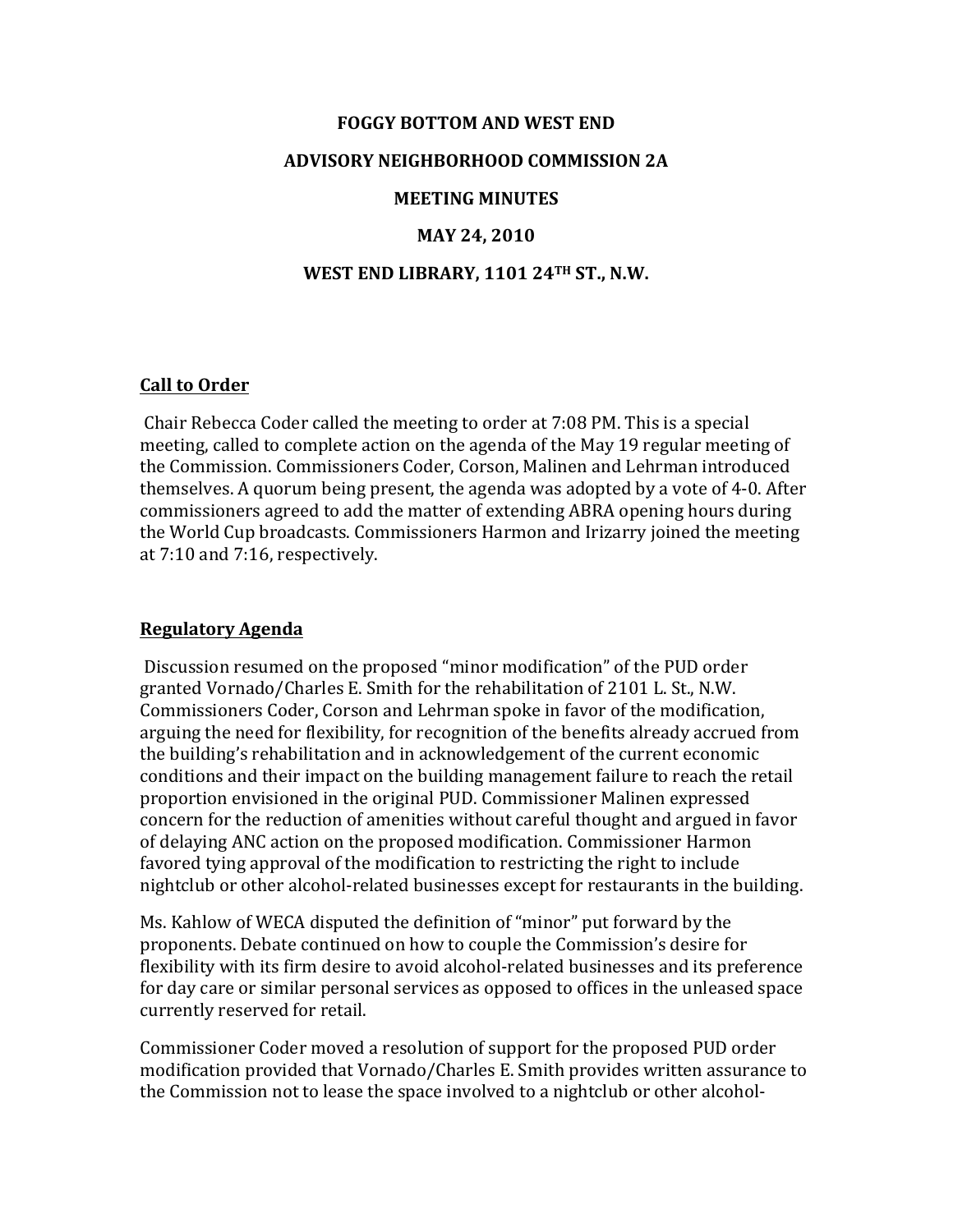related business and to give preference to personal services such as a day care center in leasing the space involved. After further discussion, the motion passed by a vote of  $6-0$ .

Commissioner Harmon introduced a draft resolution opposing the application for a certificate of occupancy and basic business license of Panutat, LLC (ABRA New License no. ABRA-083267) She pointed out that this resolution shifts the locus of opposition to Sanctuary 21 to the DC Department of Regulatory Affairs (DCRA). The Commission adopted the resolution by a vote of  $6-0$ , subject to stylistic revisions to be provided by Commissioner Harmon. A copy of the resolution can be found in Appendix 1 of these minutes.

Following the suggestion of Ms. Kahlow, Commissioner Harmon agreed to send a letter to ABRA stating the violations of the voluntary agreement between ANC2A and the owners of Shadow Room/ Sanctuary 21.

Commissioner Harmon moved that the Commission provide an additional \$3,000 for legal fees in this matter. Commissioners Malinen and Lehrman spoke in support of this measure, which passed by a vote of  $6-0$ .

No commissioner or member of the public raised objection to the renewal of the liquor licenses detailed in the agenda for the May 19 regular meeting.

On the subject of the pending "emergency legislation" pending in the DC Council to permit ABRA to waive opening hours restrictions during the June 11-July 11 World Cup broadcasts from South Africa, Commissioner Coder recommended that the Commission support the pending legislation and that, in the case of voluntary agreements between ABRA licensees and this ANC, waivers be granted on a case by case basis, with specific relief granted to McFadden's, whose representative stated that he planned to request this. Commissioner Corson moved to authorize the chair to support McFadden's request.

Commissioner Malinen described security enhancements planned for Department of State headquarters, which would eliminate C Street as an east-west passageway and which would take place entirely on federal land. He directed interested parties to a website  $-$  hstrenovation@state.gov  $-$  for further information.

## **Administration and Reports**

The executive director presented a choice of meeting spaces at GWU and at the DCPS School Without Walls for the June 16 meeting, which will include a full-scale presentation of the plans developed by Professor Iris Miller for reclaiming the parkland at the western edge of Foggy Bottom. Commissioner Corson questioned the appropriateness of meeting at GWU. It was decided to hold both the June and July meetings at the School Without Walls.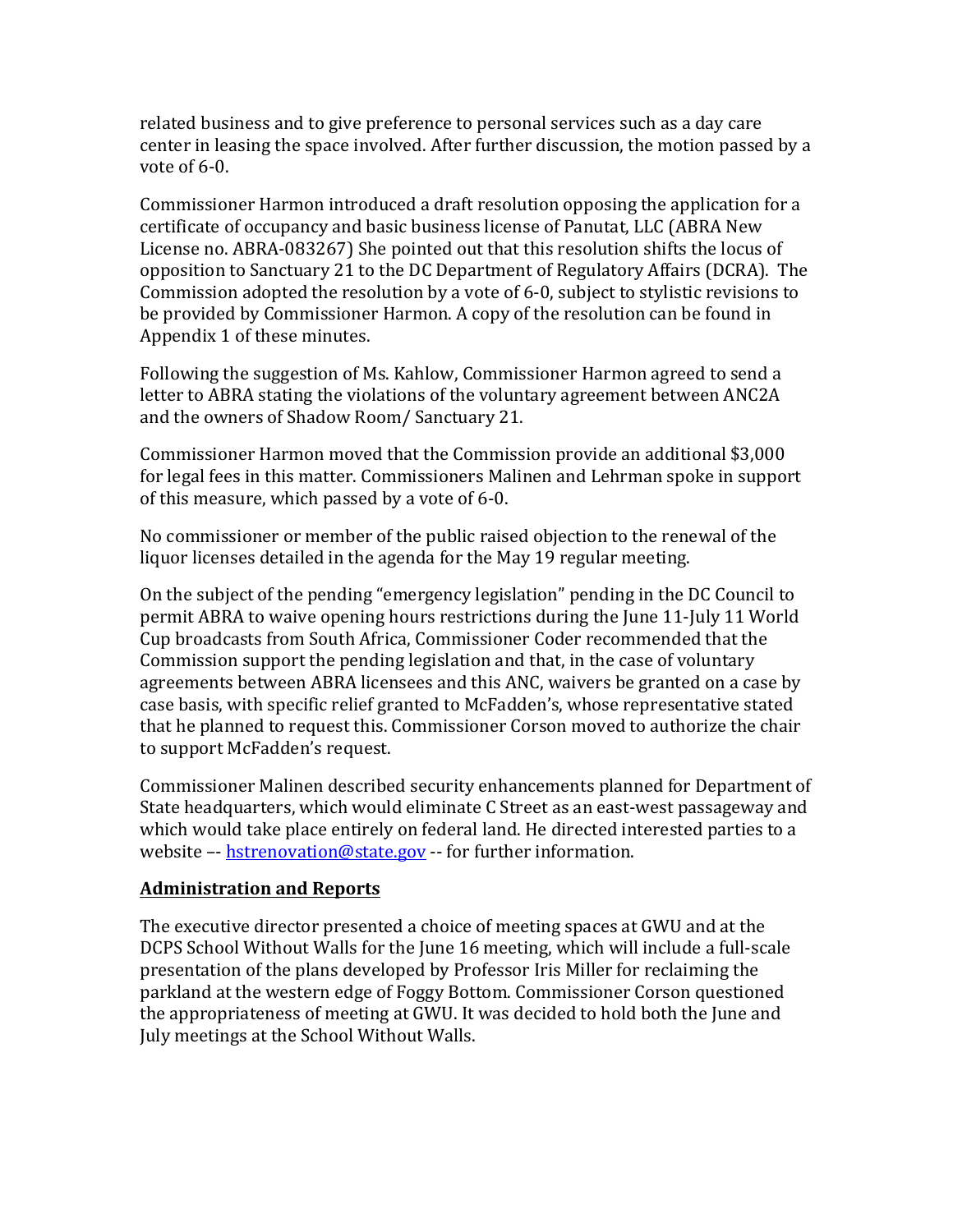The minutes of the April 21 meeting were approved subject to Commissioner Coder's correction of the appended resolutions regarding obsolete curb cuts in the vicinity of Francis Field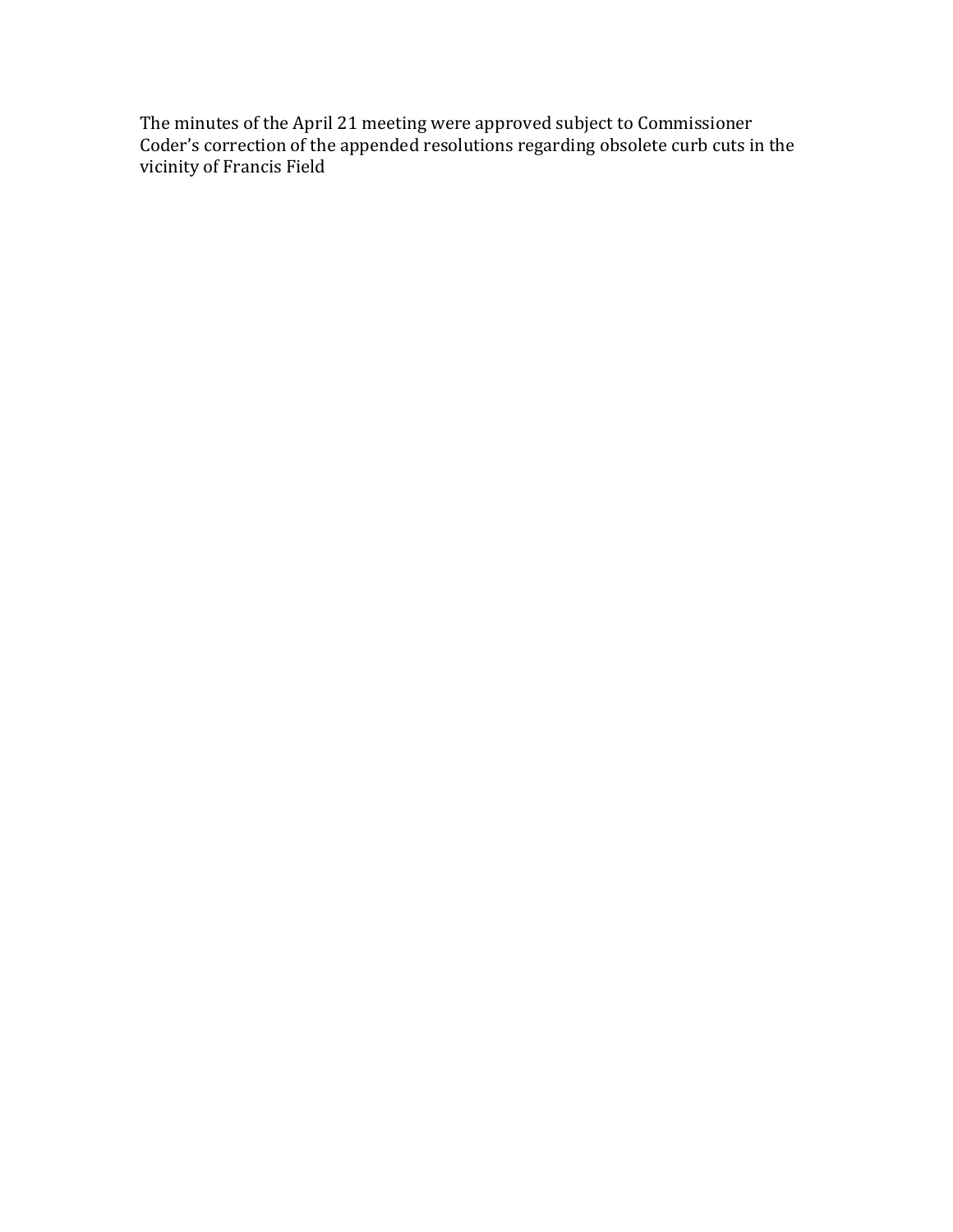# **Appendix 1:**

# ANC 2A RESOLUTION ON ANY APPLICATIONS BY PANUTAT LLC FOR CERTIFICATE OF OCCUPANCY AND BASIC BUSINESS LICENSE AT 2131 K STREET, NW, WASHINGTON, DC

WHEREAS Advisory Neighborhood Commission 2A, serving Foggy Bottom and the West End ("Commission" or "ANC 2A") are relying and have relied on the ABRA License Application No. 75871-Retail Class "C" Night Club dated September 21, 2006 by Acott Ventures LLC, which stated that Acott Ventures LLC sought a Retail CN night club license for *both the first floor and basement* of 2131 K Street, NW, Washington, DC for a nightclub known as Shadow Room  $a/k/a$  Shadows (See Acott Ventures LLC ABRA Application dated  $9/21/06$  attached as Exhibit A);

WHEREAS ANC 2A are relying and have relied on the ABRA Order Dated September 5, 2007 which limited the operations of the Shadows Nightclub located at 2131 K Street, NW, Washington, DC, on *both the first floor and basement* to total occupancy of 300 persons (See ABRA  $9/5/07$  Order attached as Exhibit B);

WHEREAS the Department of Consumer and Regulatory Affairs ("DCRA"), based upon the misrepresentations of Acott Ventures LLC issued a Certificate of Occupancy for 2131 K Street for Acott Ventures LLC on June 23, 2008 solely for the first floor of 2131 K Street for an occupancy load of 300 and issued a basic business license for the Shadows Nightclub on June 26, 2008 (both attached as Exhibit C along with DCRA application) and DCRA would not have issued such a certificate of occupancy solely for the first floor and basic business license if it had been apprised of ABRA's 9/5/07 Order in this case;

WHEREAS ANC 2A, in reliance on the representations of Acott Ventures LLC that this 300 person occupancy that covered *both the first floor and basement* of 2131 K Street, entered into a voluntary agreement dated November 2, 2008, agreeing to extended hours for the Shadows Nightclub (See 11/2/08 Voluntary Agreement attached as Exhibit D);

WHEREAS the same owners of Acott Ventures LLC (Das Swaptek, Steve Acott, and Panutat Khunachak) formed Panutat LLC, which applied for New License No. ABRA-083267 (Retail Class "C" Night Club) for the basement 2131 K Street, NW, for a